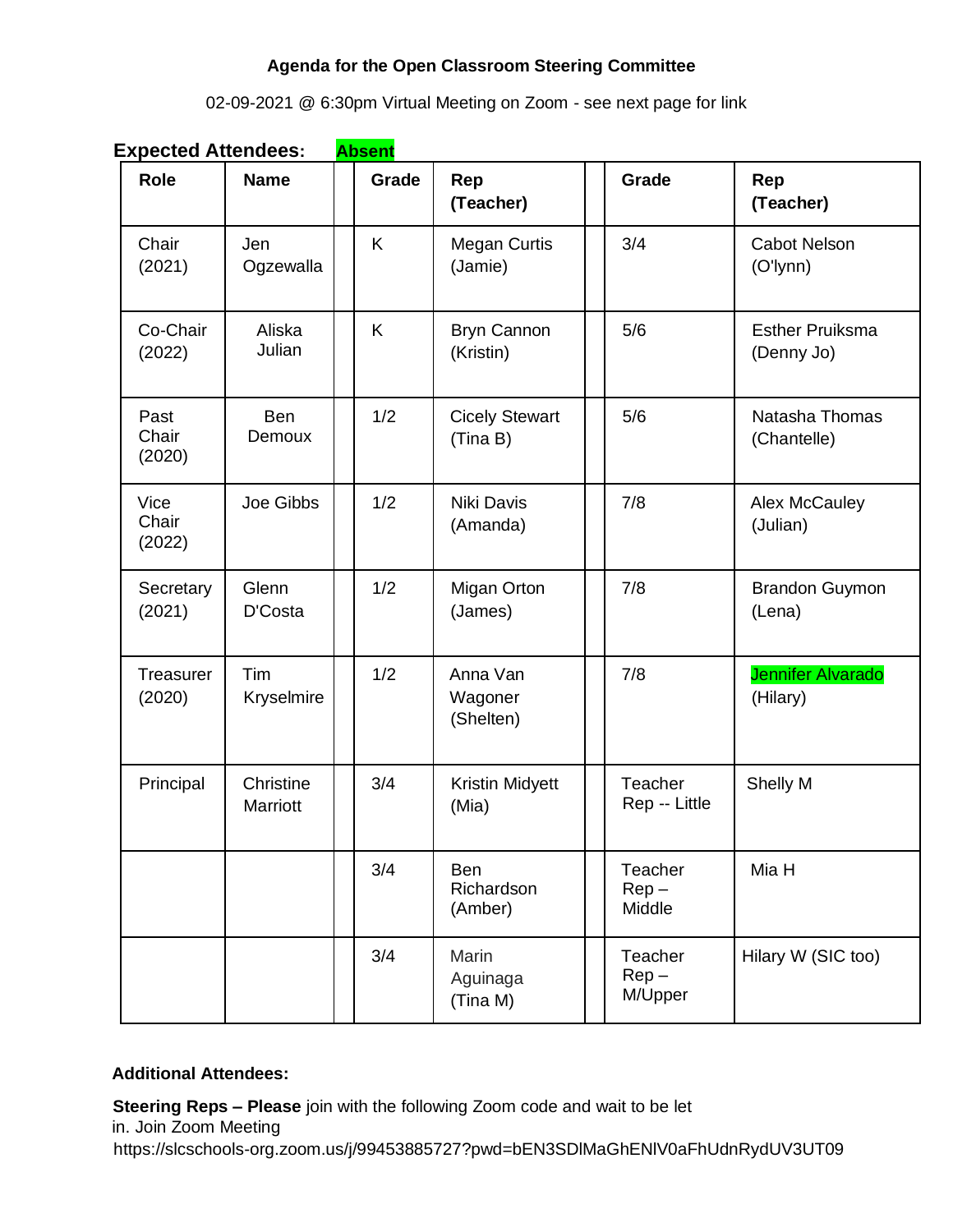## Meeting ID:

Passcode:

**Information Items** Amber S, Amanda S, Denny Jo, Kristin S, Chantelle M, Marie N, Christina, Lena F

#### **Introductions**

 $\triangleright$  For this meeting, we will do brief introductions. Just your name and kid(s).

### **Calendar Items**

 $\triangleright$  There will be an opportunity to share upcoming events and calendar items with the community at each meeting. Reps should then share this information with their classes.

| <b>Date</b>       | Event                                      | <b>Comments</b>                                                                                                       |
|-------------------|--------------------------------------------|-----------------------------------------------------------------------------------------------------------------------|
| $02/10 - 2/11/21$ | <b>PTK</b>                                 | PTKs over zoom. If in-person<br>school starts before this date, then<br>the PTK dates will be adjusted<br>accordingly |
| 02/15/2021        | President's Day                            | No school                                                                                                             |
| 02/18             | Picture day retake                         |                                                                                                                       |
| 03/05/2021        | Digital Learning Day                       |                                                                                                                       |
| 03/29 - 04/02/21  | <b>Spring Recess</b>                       |                                                                                                                       |
| 04/30/2021        | Non-student Day (elementary<br>and middle) |                                                                                                                       |
| 05/31/2021        | <b>Memorial Day</b>                        |                                                                                                                       |
| 06/03/2021        | 8th Grade Graduation                       |                                                                                                                       |
| 06/04/2021        | Last Day of School                         |                                                                                                                       |

# **Acknowledgments**

➢ At each meeting, we take time to make public acknowledgments of successes and exceptional people and efforts within the community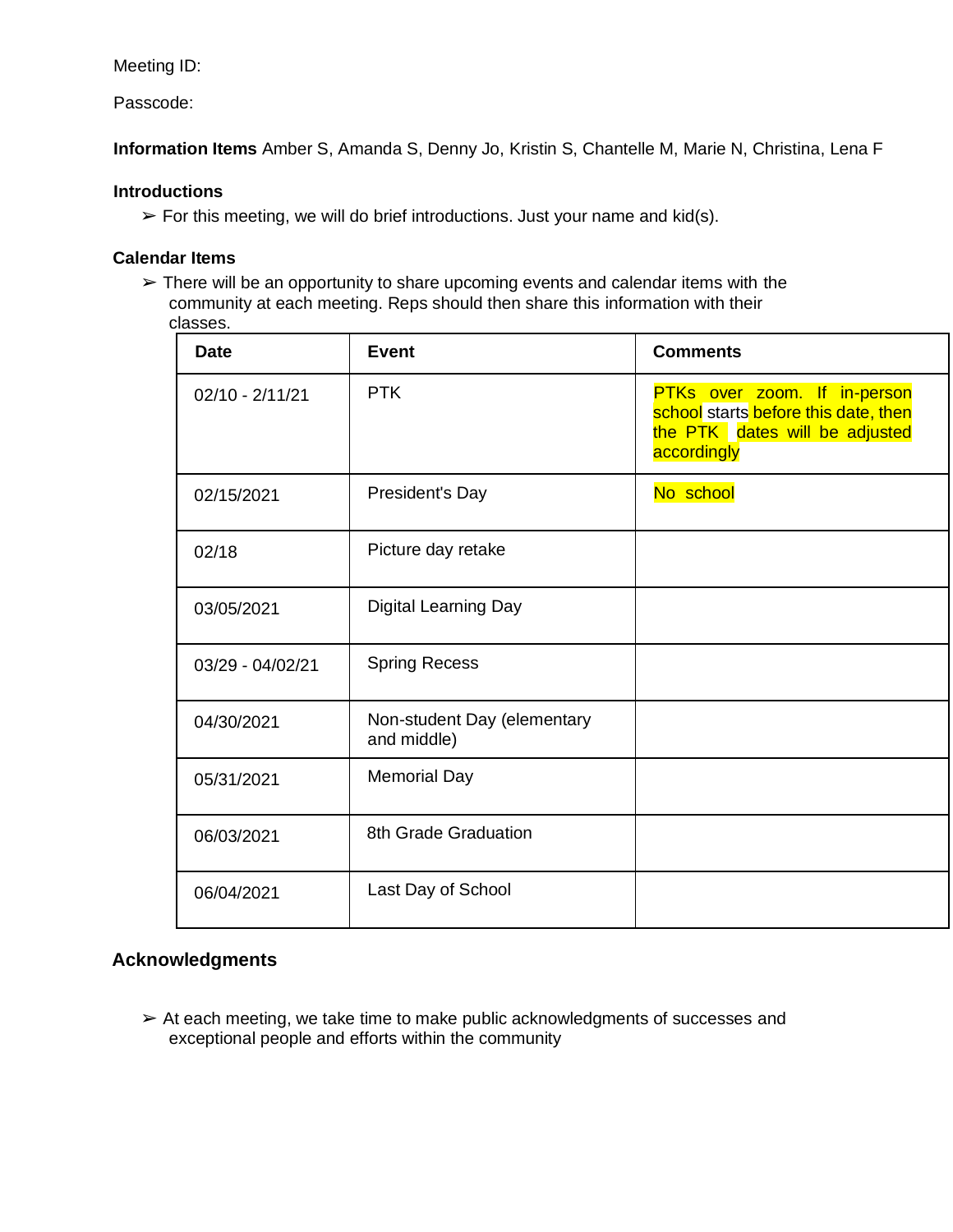| <b>Given By</b>    | <b>Given To</b>                                       | <b>Comments</b>                                                                                                                                            |
|--------------------|-------------------------------------------------------|------------------------------------------------------------------------------------------------------------------------------------------------------------|
| <b>Christine M</b> | All kids                                              | Thank you for doing such a good job,<br>being calm and following all the rules.<br>Thank you for taking care of each<br>other and the classroom            |
| Amanda S           | Andy and Heber                                        | Thank you for being very helpful and<br>kind. Thank you for having a good<br>attitude and never complaining                                                |
| Amanda S           | Lindsey                                               | Lindsey's canvas page is full of so<br>many resources for Black History<br>month and Valentine's Day. She goes<br>above and beyond to provide<br>resources |
| Natasha            | Ben D                                                 | Thank you for sending the email that<br>explains the Land Trust. It was<br>concise for a topic that was hard to<br>grasp                                   |
| Mia H              | Kids who are at home and love to<br>be back at school |                                                                                                                                                            |
| Everyone           | <b>Teachers</b>                                       | Thank you for juggling between in-<br>class and online instructions                                                                                        |
| Cicely             | Glenn                                                 | Thank you for the great minutes that<br>are sent out after every meeting.<br>They are very organized and clear                                             |
| Lena               | Librarian                                             |                                                                                                                                                            |
| Lena               | Jeanie                                                | Thank you, Jeanie, for the mug fund<br>raiser. She donated \$500 to PFOE                                                                                   |

**PFOE Budget Report – Treasurer**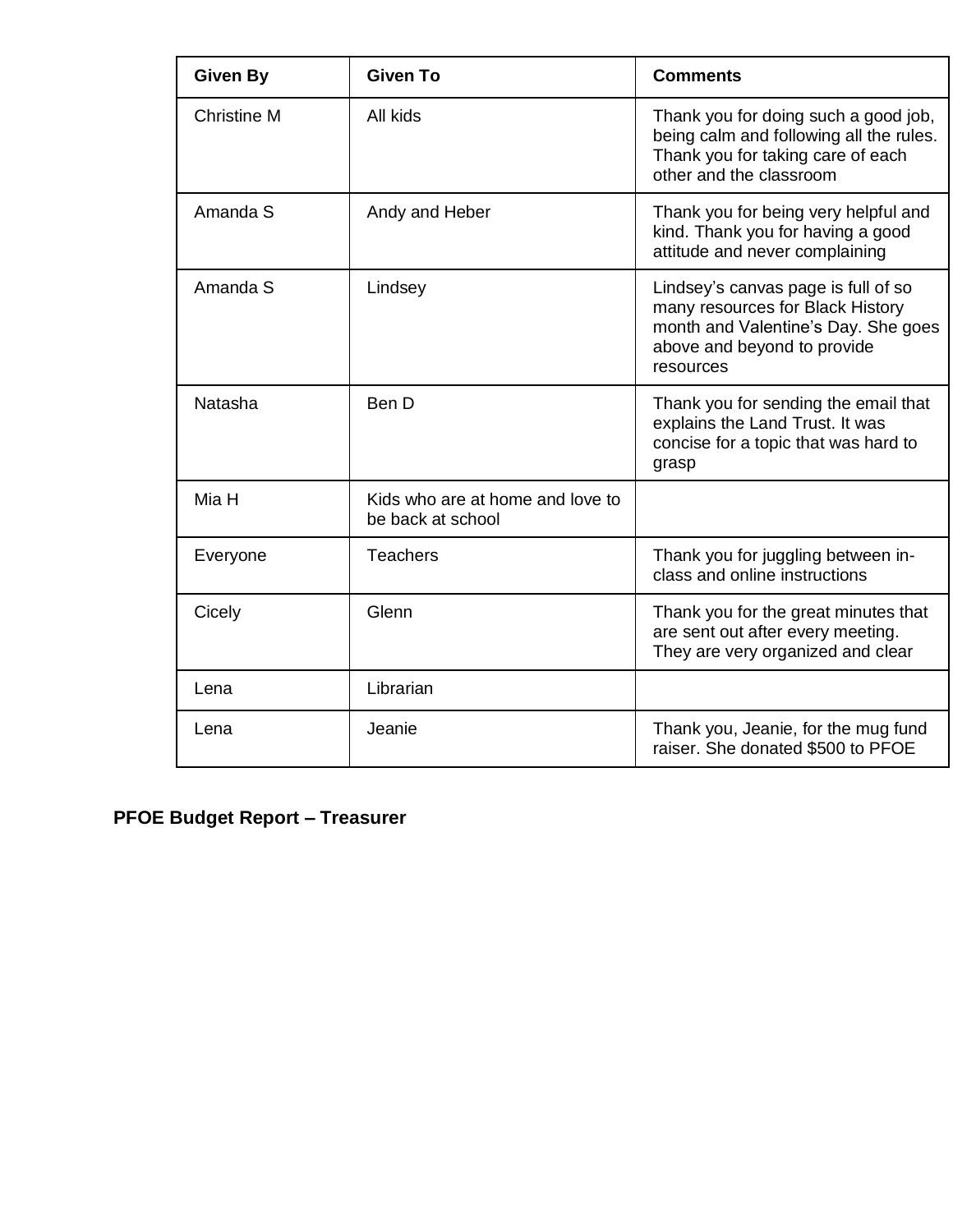|                        |                                         |                                                  |                                                                                                                |                               | <b>PFOE Budget</b>                    |                          |                                     |             |                                |                  |      |             |
|------------------------|-----------------------------------------|--------------------------------------------------|----------------------------------------------------------------------------------------------------------------|-------------------------------|---------------------------------------|--------------------------|-------------------------------------|-------------|--------------------------------|------------------|------|-------------|
|                        |                                         | "Reimbursed for receipts only, no prepay checks. |                                                                                                                |                               | As of 02/09/21 by: Timothy Kryselmire |                          |                                     |             |                                |                  |      |             |
|                        |                                         |                                                  |                                                                                                                |                               |                                       |                          |                                     |             |                                |                  |      |             |
|                        |                                         |                                                  | "Teacher support checks: \$4/month/child plus \$300 (except 1/2day K, \$3/mo/child) as per Steering, Sept 2010 |                               |                                       |                          |                                     |             | <b>List of Other Donations</b> |                  |      |             |
| <b>Teacher Support</b> | <b>Grades 1- Teacher</b>                | Student#                                         | Total \$ ((#x4x8)+300)                                                                                         |                               |                                       | <b>Remaining Balance</b> |                                     |             | <b>ITEM</b>                    | AMT.             | Rev  | <b>COGS</b> |
| $1-2$                  | Amanda                                  | 22S                                              | 1.004.00                                                                                                       | 41.94<br>s                    | s                                     | 962.06                   | <b>INCOME</b>                       |             | vearbook                       | \$1,109.61       | 1610 | 500.39      |
| $3 - 4$                | Amber                                   |                                                  | 19S<br>908.00                                                                                                  | s<br>$\sim$                   | s                                     | 908.00                   | Carry Forward                       | s<br>$\sim$ | Kroger                         | \$313.80         |      |             |
| 5-6                    | Chantelle                               |                                                  | 26S<br>1.132.00                                                                                                | s                             | s                                     | 1.132.00                 | <b>Fundraisers</b>                  | \$ 5.065.00 | Emp Match                      | \$25.00          |      |             |
| $5 - 6$                | DennyJo                                 | 27S                                              | 1,164.00                                                                                                       | s<br>÷                        | s                                     | 1.164.00                 | Other Donations Total <sup>22</sup> | \$1,448,41  |                                | Total \$1,448.41 |      |             |
| $4 - 5$                | Hilary                                  |                                                  | 18S<br>876.00                                                                                                  | s<br>200.00                   | s                                     | 676.00                   | Cash/Check Donations                | s<br>200.00 |                                |                  |      |             |
| $1-2$                  | James                                   | 21S                                              | 972.00                                                                                                         | s<br>$\sim$                   | s                                     | 972.00                   | <b>Online Donations</b>             |             | <b>Fundraisers</b>             |                  |      |             |
| $7 - 8$                | Julian                                  | 21S                                              | 972.00                                                                                                         | s<br>$\overline{a}$           | s                                     | 972.00                   | <b>Total income:</b>                | \$6,713.41  | Walk-a-thon                    | \$5,065.00       |      |             |
| $7-8$                  | Lena                                    | 23S                                              | 1.036.00                                                                                                       | 381.12<br>s                   | s                                     | 654.88                   |                                     |             | Art Bazaar                     | \$0.00           |      |             |
| $3 - 4$                | <b>Mia</b>                              |                                                  | 19S<br>908.00                                                                                                  | 78.23<br>s                    | s                                     | 829.77                   |                                     |             | <b>Giving Tuesday</b>          | \$0.00           |      |             |
| $3-4$                  | O'Lynn                                  |                                                  | 19S<br>908.00                                                                                                  | 326.09<br>s                   | s                                     | 581.91                   | <b>Total Expenses-Budgeted:</b>     | \$33,695.00 | Fill the Cone                  | \$0.00           |      |             |
| $1 - 2$                | Shelly & Kirstin                        | 20S                                              | 940.00                                                                                                         | s                             | s                                     | 940.00                   | <b>Total Expenses-Actual:</b>       | \$1,284.51  | <b>Banner Month</b>            | \$0.00           |      |             |
| $1 - 2$                | Tina B.                                 | 24S                                              | 1.068.00                                                                                                       | s                             | s                                     | 1.068.00                 | <b>Total Income-Actual:</b>         | \$6,713.41  | <b>Art Stroll</b>              |                  |      |             |
| $3-4$                  | Tina M.                                 |                                                  | 19S<br>908.00                                                                                                  | s<br>$\sim$                   | s                                     | 908.00                   |                                     |             |                                | Total \$5,065.00 |      |             |
| $K-8$                  | <b>Learning Support</b>                 | 50 S                                             | 1,900.00                                                                                                       | s                             | s                                     | 1,900.00                 |                                     |             |                                |                  |      |             |
|                        | Total 1-8                               | 278 S                                            | 14,696.00                                                                                                      | \$1,027.38                    | s                                     | 13,668.62                | <b>Total Difference - Actual:</b>   | \$ 5,428.90 |                                |                  |      |             |
| 1/2 Day K Teacher      |                                         | Student#                                         | Total \$ ((#x3x8)+300)                                                                                         | <b>Spent to Date</b>          |                                       | <b>Remaining Balance</b> |                                     |             |                                |                  |      |             |
| 1/2K                   | Jamie                                   |                                                  | 14S<br>636.00                                                                                                  | s<br>÷.                       | s                                     | 636.00                   |                                     |             |                                |                  |      |             |
| 1/2K                   | Kristin                                 | 20S                                              | 780.00                                                                                                         | 49.83<br>s                    | s                                     | 730.17                   |                                     |             |                                |                  |      |             |
|                        | <b>Total K</b>                          | 34S                                              | 1,416.00                                                                                                       | 49.83<br>s                    | s                                     | 1.366.17                 |                                     |             |                                |                  |      |             |
|                        |                                         |                                                  | 312 Budgeted Amount                                                                                            | <b>Total Spent</b>            |                                       | <b>Total Remaining</b>   |                                     |             |                                |                  |      |             |
|                        | <b>Total Year Teacher Support</b>       |                                                  | 16,112.00<br>\$                                                                                                | \$1,077.21                    | \$                                    | 15,034.79                |                                     |             |                                |                  |      |             |
| <b>Committees:</b>     |                                         |                                                  |                                                                                                                |                               |                                       |                          |                                     |             |                                |                  |      |             |
|                        | <b>Visual and Preforming Art Funds:</b> |                                                  |                                                                                                                |                               |                                       |                          |                                     |             |                                |                  |      |             |
|                        | <b>Classrooms</b>                       |                                                  | s<br>3,000.00                                                                                                  | 185.53<br>\$                  | \$                                    | 2.814.47                 |                                     |             |                                |                  |      |             |
|                        | <b>Closet</b>                           |                                                  | \$<br>1,250.00                                                                                                 | \$                            | \$                                    | 1,250.00                 |                                     |             |                                |                  |      |             |
|                        | Sports:                                 |                                                  |                                                                                                                |                               |                                       |                          |                                     |             |                                |                  |      |             |
|                        | Lower                                   |                                                  | \$<br>1,050.00                                                                                                 | \$<br>$\overline{a}$          | \$                                    | 1,050.00                 |                                     |             |                                |                  |      |             |
|                        | <b>Middle</b>                           |                                                  | s<br>3.160.00                                                                                                  | s<br>$\sim$                   | s                                     | 3.160.00                 |                                     |             |                                |                  |      |             |
|                        | <b>Upper</b>                            |                                                  | s<br>3,793.00                                                                                                  | Ŝ<br>21.77                    | s                                     | 3,771.23                 |                                     |             |                                |                  |      |             |
|                        | <b>Upper Explore</b>                    |                                                  | \$<br>850.00                                                                                                   | \$<br>$\overline{a}$          | \$                                    | 850.00                   |                                     |             |                                |                  |      |             |
|                        | <b>Upper Science</b>                    |                                                  | s<br>850.00                                                                                                    | s<br>$\sim$                   | s                                     | 850.00                   |                                     |             |                                |                  |      |             |
|                        | <b>Community Support</b>                |                                                  | s<br>740.00                                                                                                    | s<br>٠                        | ś                                     | 740.00                   |                                     |             |                                |                  |      |             |
|                        | <b>Community Connections</b>            |                                                  | \$<br>450.00                                                                                                   | s<br>÷                        | \$                                    | 450.00                   |                                     |             |                                |                  |      |             |
|                        | <b>Graduation</b>                       |                                                  | s<br>1,050.00                                                                                                  | s<br>÷.                       | s                                     | 1,050.00                 |                                     |             |                                |                  |      |             |
|                        | <b>Fundraising</b>                      |                                                  | s<br>100.00                                                                                                    | s<br>$\overline{\phantom{a}}$ | \$                                    | 100.00                   |                                     |             |                                |                  |      |             |
|                        | <b>Publicity</b>                        |                                                  | s<br>1,005.00                                                                                                  | s<br>×                        | s                                     | 1,005.00                 |                                     |             |                                |                  |      |             |
|                        | Philosophy                              |                                                  | \$<br>285.00                                                                                                   | s<br>$\ddot{\phantom{0}}$     | \$                                    | 285.00                   |                                     |             |                                |                  |      |             |
|                        | <b>Traffic</b>                          |                                                  | \$<br>200.00                                                                                                   | s<br>$\overline{a}$           | \$                                    | 200.00                   |                                     |             |                                |                  |      |             |
|                        | Cafeteria                               |                                                  | \$<br>200.00                                                                                                   | s<br>$\sim$                   | \$                                    | 200.00                   |                                     |             |                                |                  |      |             |
|                        | Garden                                  |                                                  | \$                                                                                                             | s<br>×                        | s                                     | $\sim$                   | Grant \$ - not included in budget   |             |                                |                  |      |             |
|                        | <b>Total Year Committee Budget</b>      |                                                  | \$<br>17,583.00                                                                                                |                               |                                       |                          |                                     |             |                                |                  |      |             |
|                        |                                         |                                                  |                                                                                                                |                               |                                       |                          |                                     |             |                                |                  |      |             |
|                        | <b>Totals</b>                           |                                                  | 33.695.00<br>$\overline{\mathbf{s}}$                                                                           | \$1,284.51                    | s                                     | 32.410.49                |                                     |             |                                |                  |      |             |
|                        |                                         |                                                  |                                                                                                                |                               |                                       |                          |                                     |             |                                |                  |      |             |
|                        |                                         |                                                  |                                                                                                                |                               |                                       |                          |                                     |             |                                |                  |      |             |
|                        |                                         |                                                  |                                                                                                                |                               |                                       |                          |                                     |             |                                |                  |      |             |

- ➢ The Fundraising committee is busy getting banners for local business
- ➢ Steering Reps to reach out to parents and let them know if they have a business, they can advertise on the side of the school
- ➢ Flyers are available. Please contact Ben Demoux [\(pastchair@ocslc.org\)](mailto:pastchair@ocslc.org)

# **Discussion/Voting Items**

- $\triangleright$  We need to discuss the role that Exec Steering has taken on over the previous years as an extension of the whole Steering body. There have been discussions lately that clarify some of the items Exec Steering has taken on for the entire Steering Body may not follow our Charter. The Steering body has the authority to delegate things to Exec per the Charter. Because we could find no clear delineation, we thought it best to bring several items to the entire body and vote on what should come before the full body for a vote and what can Steering Exec can vote on.
	- Discussed process:
		- Empower Steering Exec to take a decision on any proposal that falls within the boundaries of the three scenarios below
			- Scenario 1  $\rightarrow$  Fundraiser is presented but does not affect the budget
			- Scenario 2  $\rightarrow$  Previously approved fundraisers that have had longstanding on the calendar
			- Calendar items that are not fundraisers
				- Please refer to the additional attachment in the minutes' email for more information about these scenarios.
	- Can we vote on this/more discussion?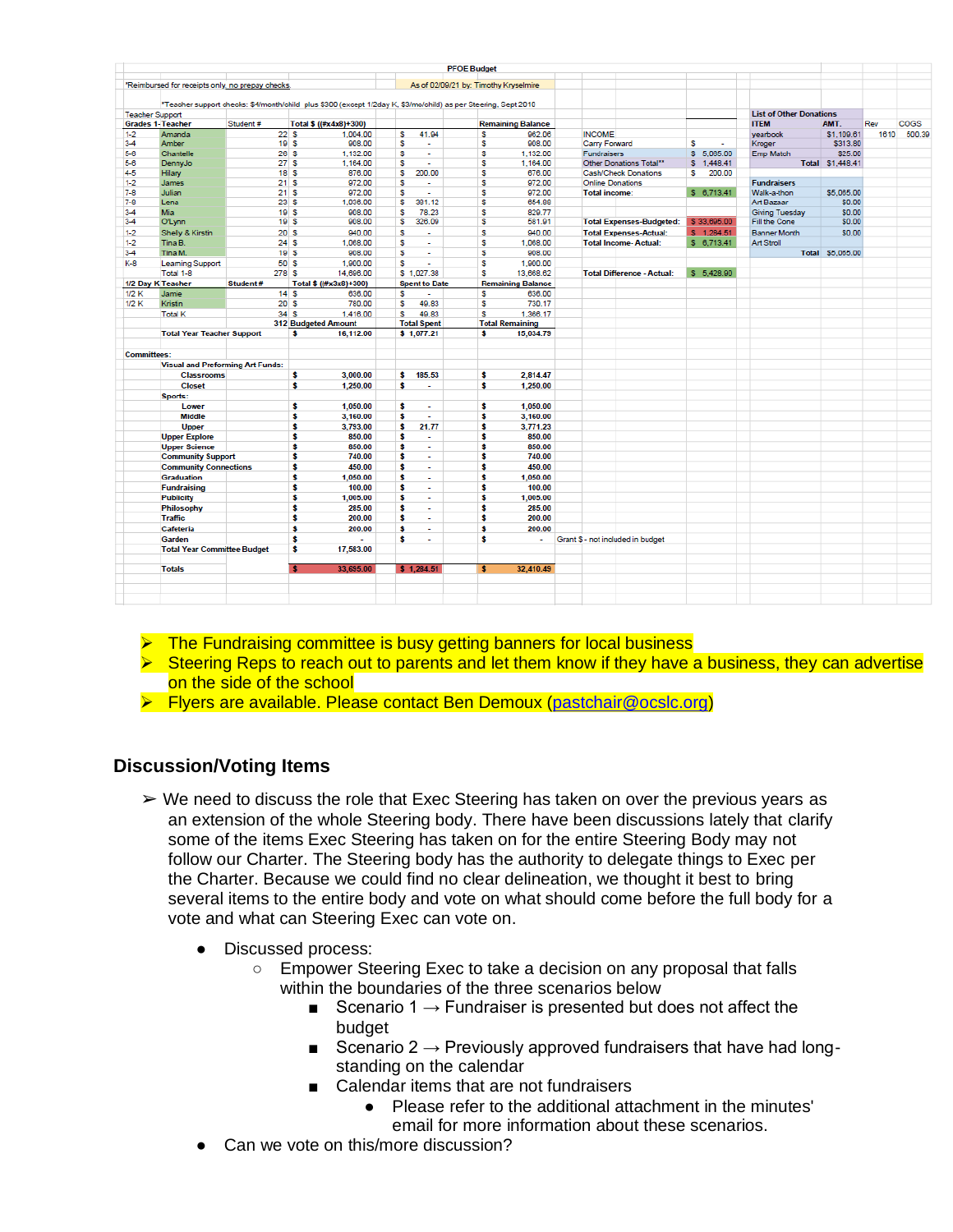#### Voting Items:

- 1. Create a blended committee of Exec Steering and Teacher representatives to work collaboratively on the **Land Trust and School Improvement Plan (they go hand in hand)**. Land Trust requirements state that the Land Trust Council must have at least 2 more parents than faculty. Current Exec
	- $\triangleright$  A vote was taken right at the outset, but there was no unanimous decision. One of the reps voted against the item because they were just added as a steering rep and had not gotten the votes from all the parents.
	- ➢ Another steering rep indicated that they felt no one in the school was ready to vote on the Land Trust decision. Ben D's email that was sent out earlier was very biased in the way it was worded. The rep felt there was a lot of misinformation going around and that they had been part of many similar meetings where misinformation was being spread and this needed to be fixed
	- $\triangleright$  One steering rep indicated that the Land Trust information is already accessible to everyone and they didn't hear from their class
	- $\triangleright$  Another steering rep said that they should vote on whether the teachers need to be added to the Steering Exec or not. Once that vote passes, the teachers must decide if they want to include 1 or 3 teachers
	- ➢ A Steering exec asked clarification on the misinformation and they were given the Land Trust decision as an example. Steering Exec said it started in the SIC, but in reality per the code this had to start in the SCC
	- ➢ A clarification was made that this was the way it has been done over the years at the OC
	- $\triangleright$  The principal was notified by the district lawyer that the process being done over the years was not accurate and that since the school has been informed, they must change the process

| #                       | <b>Motion / Amendment &amp; made by?</b>                                                                                                                                                                                                                                                                                                                                                                                                                                                                                                    | <b>Seconded By?</b> |
|-------------------------|---------------------------------------------------------------------------------------------------------------------------------------------------------------------------------------------------------------------------------------------------------------------------------------------------------------------------------------------------------------------------------------------------------------------------------------------------------------------------------------------------------------------------------------------|---------------------|
| $\overline{\mathbf{1}}$ | Cabot made a motion that the Steering Exec committee (SEC)<br>shall constitute the Land Trust Council in accordance with the Utah<br>Code 53G-7-1205 with the SEC having the requisite membership                                                                                                                                                                                                                                                                                                                                           | <b>Ben D</b>        |
| $\overline{\mathbf{2}}$ | Ben D amended the motion to be "the Open Classroom Land Trust<br>and School Improvement Council shall consist of the 5 parent<br>members selected in accordance with state statute, the Principal,<br>and a teacher representative selected by the faculty. Selection of<br>parent representatives shall be by secret ballot of the parents if<br>more than 6 parents volunteer"<br>Cabot accepted the amendment                                                                                                                            | <b>Brandon G</b>    |
| 3                       | Ben D amended the motion to be "the Open Classroom Land Trust<br>Council and the SEC (for the purpose of approving the School<br>Improvement Plan), shall consist of at least 4 and no more than 6<br>parent members selected in accordance with state statute, the<br>Principal, and an employee representative selected by the faculty.<br>Selection of parent representatives shall be by secret ballot of the<br>parents if more than 6 parents volunteer."<br>Cabot accepted the motion<br>There was a debate on the motion after this | <b>Hilary W</b>     |
| $\overline{\mathbf{4}}$ | Brandon G motioned to close the debate                                                                                                                                                                                                                                                                                                                                                                                                                                                                                                      | <b>Natasha T</b>    |

 $\triangleright$  Here is a list of motions and amendments made after that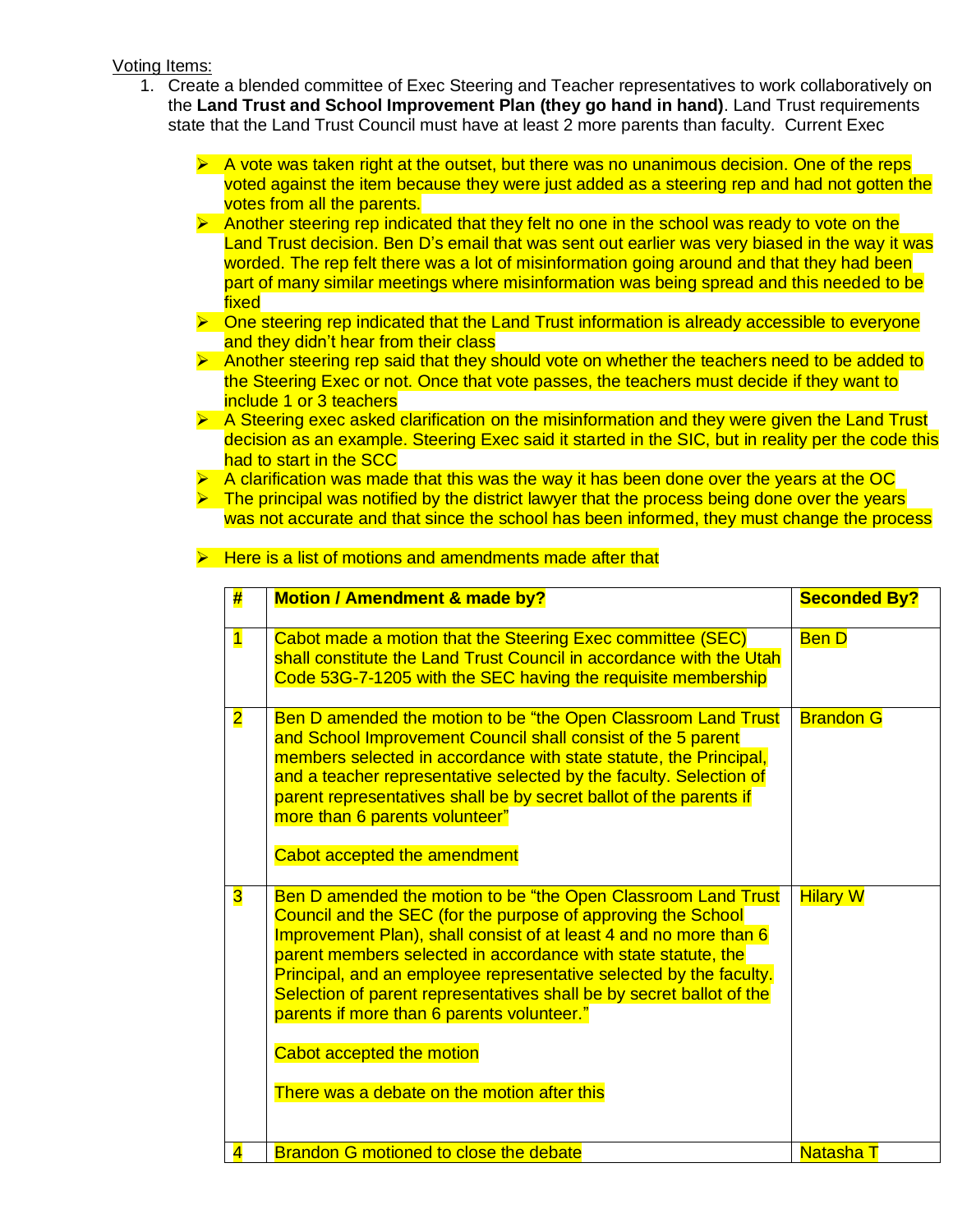| 5                       | Cabot motioned to take a vote                                                                  | <b>Amber S</b>   |
|-------------------------|------------------------------------------------------------------------------------------------|------------------|
|                         | There was a vote taken after the motion was accepted. The results                              |                  |
|                         | of the vote were 24 in favor, 1 undecided and 4 were not in favor                              |                  |
| $6\overline{6}$         | Ben D motioned to reopen the debate                                                            | <b>Brandon G</b> |
| $\overline{\mathbf{7}}$ | Cabot made a motion to end the debate                                                          | <b>Amber S</b>   |
|                         | Everyone voted to end the debate                                                               |                  |
| $\overline{\mathbf{8}}$ | Ben R motioned to go with the original decision, but also to remove                            |                  |
|                         | the 6-member cap. The argument was that the code does not                                      |                  |
|                         | indicate a maximum cap and we should have more participation in<br>the Land Trust Council      |                  |
|                         |                                                                                                |                  |
|                         | Cabot recommended to vote down the motion                                                      |                  |
|                         | <b>Everyone agreed</b>                                                                         |                  |
| $\overline{9}$          | Cabot motioned to adjourn the meeting                                                          | <b>Brandon G</b> |
|                         | The motion got denied by everyone                                                              |                  |
| 10                      | Amanda S made a motion to go with the majority vote, since a<br>consensus could not be reached | <b>Natasha T</b> |
|                         |                                                                                                |                  |
|                         | The motion #3 got passed with a majority                                                       |                  |
| 11                      | Christine M motioned to table future discussion items                                          | <b>Brandon G</b> |
|                         | <b>Everyone agreed to the motion</b>                                                           |                  |
| 12                      | Ben D motioned that we accept the minutes from the previous                                    | <b>Brandon G</b> |
|                         | meeting                                                                                        |                  |
|                         | Everyone agreed to accept the minutes                                                          |                  |
|                         |                                                                                                |                  |
| 13                      | Brandon G motioned to adjourn the meeting                                                      | Cabot            |
|                         | Everyone agreed to adjourn the meeting                                                         |                  |
|                         |                                                                                                |                  |

- 2. Steering is 6 parents, Principal, and one teacher.
	- a. Executive Steering takes on the role of both Land Trust Council and School Improvement Plan as they are elected by the Steering body. \*\*The elected faculty member of Exec *will* have voting rights on the Land Trust and School Improvement plan which they do not have right now. The teacher elected will represent the faculty body other than SIC.
	- b. Executive Steering and (3) \*\*\* elected teacher representatives, one from early childhood, one from elementary, and one from middle school class grade blends take on the role of Land Trust and School Improvement plan. Executive Steering will be elected by the Steering Body, representatives from the teachers will be elected by each grade blend level. The teacher elected to Steering for the year may remain as one of the 3 or be replaced by 3 other teachers